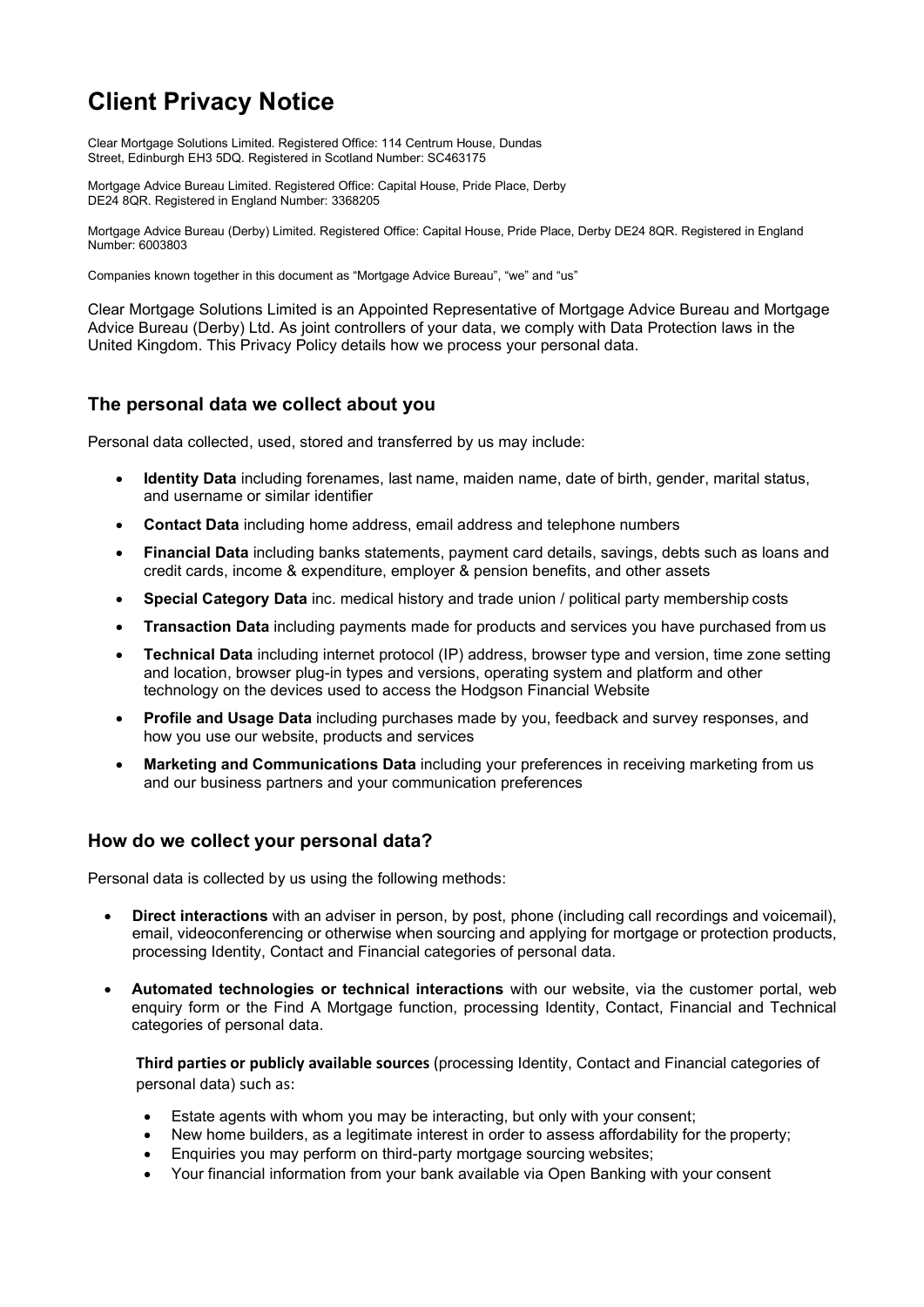#### How do we use your personal data?

| <b>Purpose/Activity</b>                                                                                                                                                                                                                                                                                                                                                    | Type(s) of data                                                                                                                                                              | <b>Lawful basis for processing</b>                                                                                                                                                                                                                                                                                                                   |
|----------------------------------------------------------------------------------------------------------------------------------------------------------------------------------------------------------------------------------------------------------------------------------------------------------------------------------------------------------------------------|------------------------------------------------------------------------------------------------------------------------------------------------------------------------------|------------------------------------------------------------------------------------------------------------------------------------------------------------------------------------------------------------------------------------------------------------------------------------------------------------------------------------------------------|
| To initially engage with you to<br>discuss your requirements                                                                                                                                                                                                                                                                                                               | Identity<br>$\bullet$<br>Contact<br>$\bullet$                                                                                                                                | Consent                                                                                                                                                                                                                                                                                                                                              |
| To source products, provide<br>indicative quotes, and process &<br>deliver your application for a<br>mortgage or protection product                                                                                                                                                                                                                                        | Identity<br>$\bullet$<br>Contact<br>$\bullet$<br>Financial<br>$\bullet$<br>Transaction<br>$\bullet$<br>Marketing & Comms<br>$\bullet$<br>Special Category<br>$\bullet$       | Performance of a contract with you<br>To comply with a legal obligation<br>Necessary for our legitimate interests<br>(to recover debts due to us)<br><b>Explicit Consent</b>                                                                                                                                                                         |
| To manage our client relationship<br>with you which will include:<br>Create and maintain access to<br>$\bullet$<br>your customer portal account<br>Notifying you about changes to<br>$\bullet$<br>our terms or privacy policy<br>Customer reviews / surveys<br>$\bullet$<br>Re-engagement when existing<br>$\bullet$<br>products nears expiry / review<br>protection needs | Identity<br>$\bullet$<br>Contact<br>$\bullet$<br>Profile & Usage<br>$\bullet$<br>Marketing & Comms<br>$\bullet$                                                              | Performance of a contract with you<br>To comply with a legal obligation<br>Necessary for our legitimate interests<br>(with Mortgage Advice Bureau and Clear<br>Mortgage Solutions as joint controllers, to re-<br>engage with you to review your existing mortgage<br>/ protection needs, and to maintain and improve<br>customer service standards) |
| To respond to case enquiries and<br>input to & defend against<br>complaints                                                                                                                                                                                                                                                                                                | Identity<br>$\bullet$<br>Contact<br>$\bullet$<br>Profile & Usage<br>$\bullet$<br>Transaction<br>$\bullet$<br>Marketing & Comms<br>$\bullet$<br>Special Category<br>$\bullet$ | To comply with a legal obligation<br>Necessary for our legitimate interests<br>(to ensure that complaints can be responded to<br>accurately)<br>Legal Claims & Judicial Acts                                                                                                                                                                         |
| To perform an affordability check for<br>a property on behalf of an Estate<br>Agent or New Home Builder                                                                                                                                                                                                                                                                    | Identity<br>$\bullet$<br>Contact<br>$\bullet$<br>Financial<br>$\bullet$<br>Profile & Usage<br>$\bullet$                                                                      | Necessary for our legitimate interests and of the<br>New Home Builder / Estate Agent (to ensure that<br>a property is affordable before proceeding with the<br>purchase process)                                                                                                                                                                     |
| To administer and protect our<br>business and our website (including<br>troubleshooting, data analysis,<br>testing, system maintenance,<br>support, reporting and hosting of<br>data)                                                                                                                                                                                      | Identity<br>$\bullet$<br>Contact<br>$\bullet$<br>Technical<br>$\bullet$                                                                                                      | To comply with a legal obligation<br>Necessary for our legitimate interests (for running<br>our business, provision of administration and IT<br>services, network security, to prevent fraud and in<br>the context of a business reorganisation or group<br>restructuring exercise)                                                                  |
| To deliver relevant website content<br>and advertisements to you and<br>measure or understand the<br>effectiveness of the advertising we<br>serve to you                                                                                                                                                                                                                   | Identity<br>$\bullet$<br>Contact<br>$\bullet$<br>Profile & Usage<br>$\bullet$<br>Marketing & Comms<br>$\bullet$<br>Technical<br>$\bullet$                                    | Necessary for our legitimate interests (to study<br>how customers use our products/services, to<br>develop them, to grow our business and to inform<br>our marketing strategy)                                                                                                                                                                       |
| To use data analytics and other<br>systems including AI and automated<br>decision making to improve our<br>website, products/services,<br>marketing, customer relationships<br>and experiences                                                                                                                                                                             | Identity<br>$\bullet$<br>Contact<br>$\bullet$<br>Financial<br>$\bullet$<br>Special Category<br>$\bullet$<br>Technical<br>$\bullet$<br>Profile & Usage<br>$\bullet$           | <b>Consent / Explicit Consent</b><br>Necessary for our legitimate interests (to analyse<br>customer usage, update our website, to develop<br>our business, and to inform our client re-<br>engagement and marketing strategy)                                                                                                                        |

# Change of purpose

We will only use your personal data for the purposes stated above, unless we reasonably consider that we need to use it for another reason and it is compatible with the original purpose. Please contact us for an explanation as to how any new processing is compatible with the original purpose. If we need to use your personal data for an unrelated purpose, we will notify you and explain the legal basis which allows us to do so. Please note that we may process your personal data without your knowledge or consent, in compliance with the above rules, where this is required or permitted by law.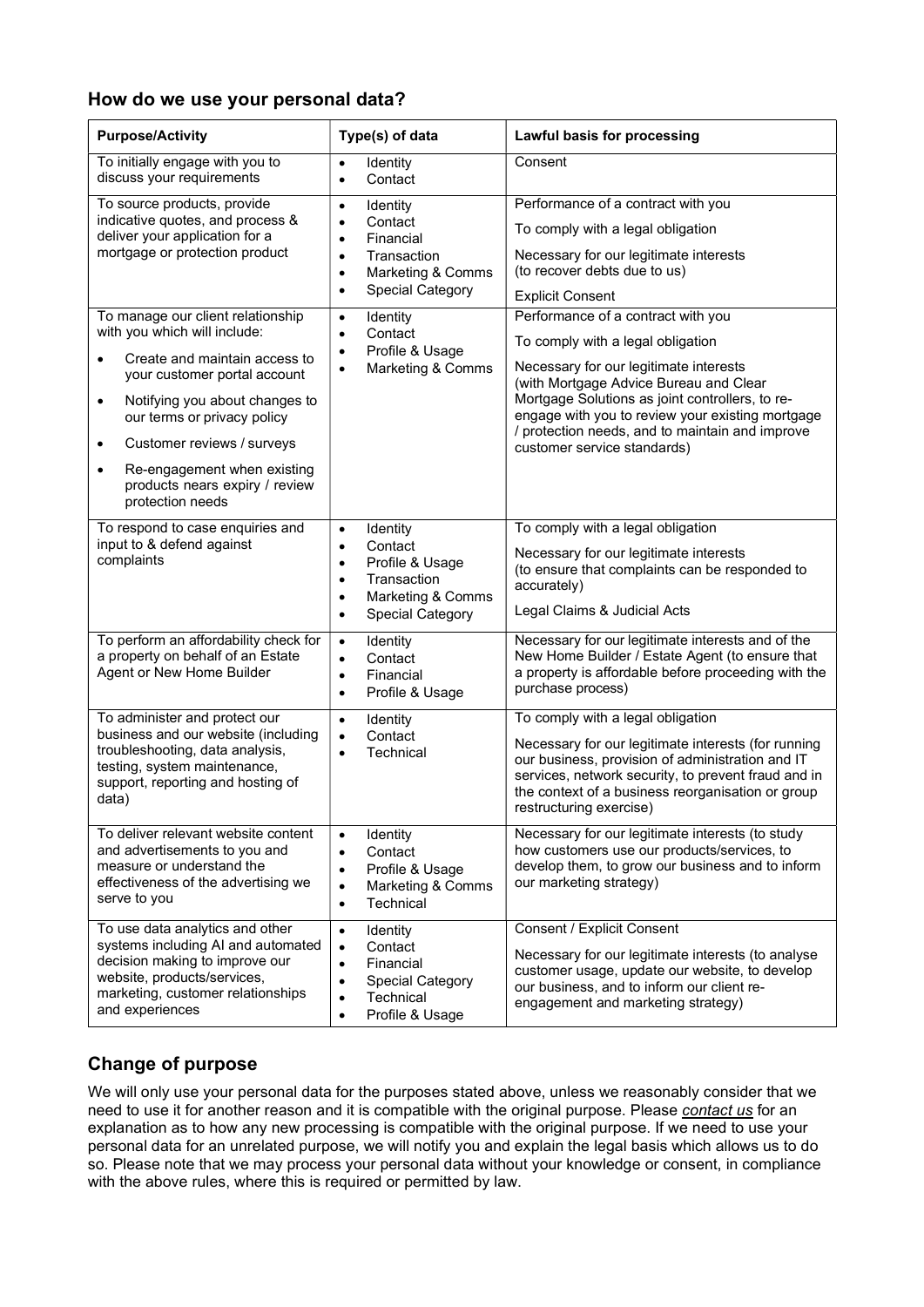## Changes to our Privacy Notice

We keep our Privacy Notice under regular review. This Privacy Notice was last updated on 4<sup>th</sup> August 2020. Historic versions can be obtained by contacting us.

## Use of AI and Automated Decision Making

We may use your data in AI and automated decision-making systems for re-engagement purposes as a legitimate interest to review your existing mortgage and source suitable new products. If you do not wish your data to be used by such systems, please notify us at data.protection@mab.org.uk

#### Marketing communications

You will also have the choice to opt-in to receiving other related marketing information and related products and services. You can opt-out of receiving these types of communications at any time by contacting your adviser, by emailing data.protection@mab.org.uk or by clicking on the relevant link in email communications you receive from us. However please note that your personal information will not be passed to any thirdparty organisation for marketing purposes.

#### Data Security

We have put in place appropriate security measures to prevent your personal data from being accidentally lost, used or accessed in an unauthorised way, altered or disclosed. We also limit access to your personal data to only those Mortgage Advice Bureau staff, appointed representatives, advisers, business partners and suppliers who have a business need to know. They will only process your personal data on our instructions and they are subject to a duty of confidentiality.

We have put in place procedures to deal with any suspected personal data breach and will notify you and any applicable regulator of a breach where we are legally required to do so.

## Cookies

When using the Hodgson Financial website, you can set your browser to refuse all or some browser cookies, or to alert you when websites set or access cookies. If you disable or refuse cookies, please note that some parts of this website may become inaccessible or not function properly. For more information about the cookies we use, please see our cookie policy.

#### Website Third-party links

Hodgson Financial website may include links to third-party websites, plug-ins and applications. Clicking on those links or enabling those connections may allow third parties to collect or share data about you. We do not control these third-party websites and are not responsible for their privacy statements. When you leave our website, we encourage you to read the privacy notice of every website you visit.

#### Sharing of personal data outside of the United Kingdom

Some of our external suppliers are based overseas so their processing of your personal data will involve a transfer of data outside of the UK. In such cases data is transferred under conditions to provide protection to personal data equivalent to the General Data Protection Regulation (GDPR). This includes the use of standard contractual clauses approved by the European Commission in contracts with external suppliers in order to provide the same level of protection for personal data as it has in the EEA.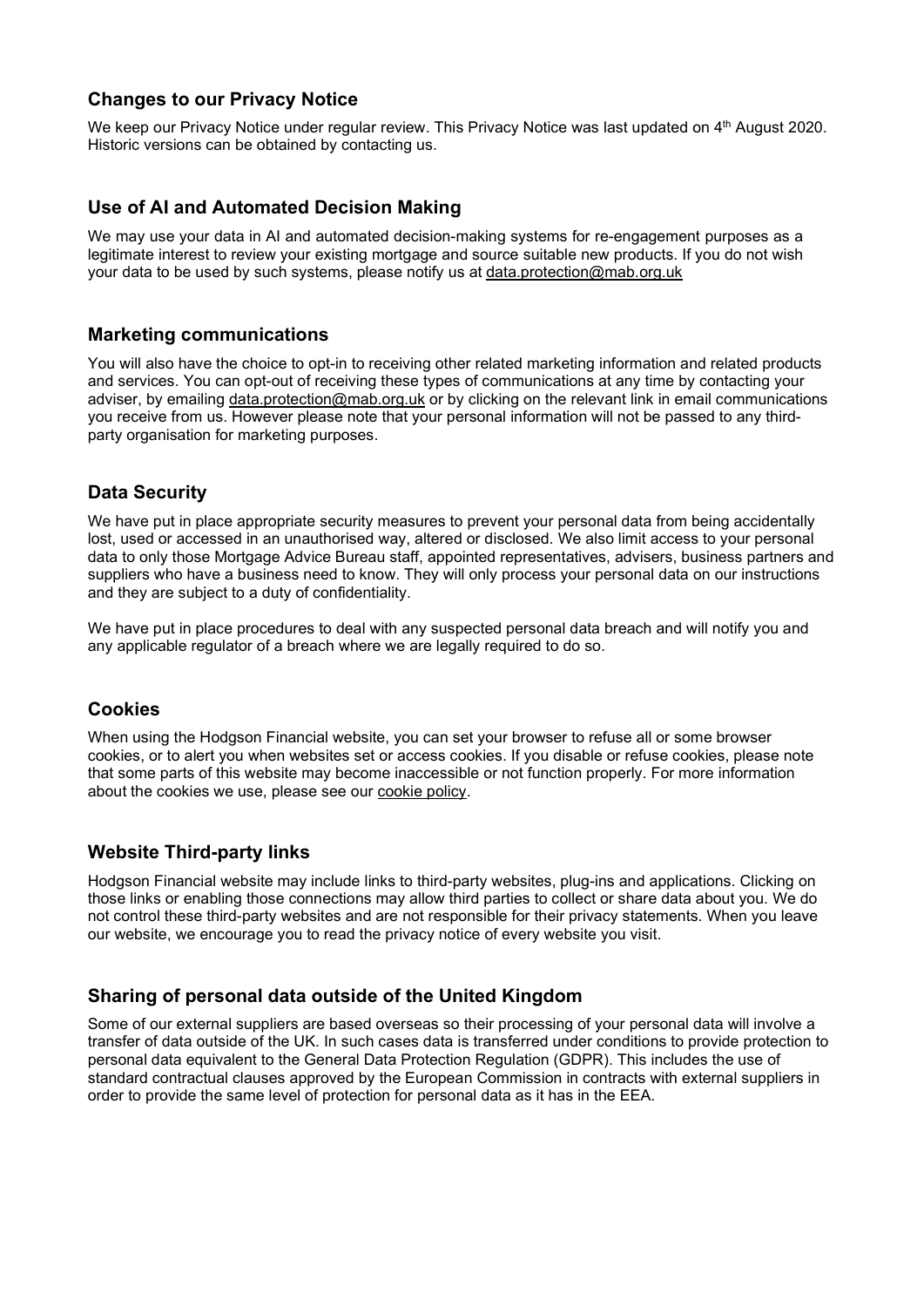## Who we disclose personal data to

| Type of recipient                           | Reason                                                                                                                                                                                                                                                                                                                                                                                                                                                                                                                                                                                    |
|---------------------------------------------|-------------------------------------------------------------------------------------------------------------------------------------------------------------------------------------------------------------------------------------------------------------------------------------------------------------------------------------------------------------------------------------------------------------------------------------------------------------------------------------------------------------------------------------------------------------------------------------------|
| Within Mortgage Advice<br><b>Bureau</b>     | Depending on your requirements, it may be necessary to share your personal data with<br>Mortgage Advice Bureau's network and specialist product providers in order for suitably<br>qualified advisers to source relevant products and services or to re-engage with existing<br>clients                                                                                                                                                                                                                                                                                                   |
| Lenders and protection<br>product suppliers | To source and submit applications in order to conclude the contract for the mortgage /<br>protection application and the ongoing servicing of these contracts.                                                                                                                                                                                                                                                                                                                                                                                                                            |
| <b>Financial Institutions</b>               | To source your bank account information via Open Banking with your consent                                                                                                                                                                                                                                                                                                                                                                                                                                                                                                                |
| <b>External suppliers</b>                   | Specialist IT system providers to deliver our service to you (including sourcing of<br>products, providing continuing advice, sharing of documentation, payment processing,<br>informing you about relevant products and services, service & advice quality checking<br>and improvements, and to request feedback on customer service standards). It may<br>also be necessary to share your personal data with non-affiliated companies who<br>perform support services on our behalf including those that provide professional, legal<br>or accounting advice to Mortgage Advice Bureau. |
| Solicitors /<br>Conveyancers                | To update the firm of solicitors / conveyancers with whom you are interacting about the<br>progress of your application and confirm your identity / proof of deposit.                                                                                                                                                                                                                                                                                                                                                                                                                     |
| Estate agents / new<br>home builders        | To update the firm of mortgage / protection advisers, estate agents and home builders<br>with whom you are interacting about the results of affordability checks and progress of<br>your application.                                                                                                                                                                                                                                                                                                                                                                                     |
| <b>Licensed Credit</b><br>Agencies          | For the purposes of confirming your identity to comply with Anti Money Laundering<br>requirements (TransUnion data processing information can be found in the privacy<br>notice on the www.callcredit.co.uk website); to perform a credit assessment to assess<br>your eligibility; as part of an application request for a Lenders Decision In Principle; and<br>to perform a credit assessment with your consent as part of a full application.                                                                                                                                         |
| Regulators                                  | In order to fulfil our legal obligations as a regulated profession, for example with the<br>Financial Conduct Authority, to verify your identity and comply with Anti Money<br>Laundering legislation, and otherwise co-operate with law enforcement, legal<br>proceedings or regulatory authorities.                                                                                                                                                                                                                                                                                     |
| Others                                      | Third parties to whom we may choose to sell, transfer, or merge parts of our business or<br>our assets. Alternatively, we may seek to acquire other businesses or merge with them.<br>If a change happens to our business, then the new owners may use your personal data<br>in the same way as set out in this privacy notice.                                                                                                                                                                                                                                                           |

These companies are required to ensure appropriate security measures are in place and maintain the confidentiality of your personal data, and to use your personal data only in the course of providing such services and in accordance with Mortgage Advice Bureau instructions.

# How long is your personal data retained?

| <b>Purpose of processing</b>                                                     | Retention                                                                                                                                                                                                                               |
|----------------------------------------------------------------------------------|-----------------------------------------------------------------------------------------------------------------------------------------------------------------------------------------------------------------------------------------|
| Successful mortgage / protection<br>applications                                 | For the full mortgage or protection policy term plus a further 6 years, or for<br>a period of 30 years for historical cases if the original term is not recorded                                                                        |
| Withdrawn, stalled, incomplete and failed<br>mortgage / protection applications  | 2 years from the date the latest application was started, or 6 years from the<br>application submitted date if application was submitted and subsequently<br>rejected or from creation date if advice has been provided but not pursued |
| <b>Client Portal accounts</b>                                                    | 2 years from date of last login if not proceeded to full application                                                                                                                                                                    |
| Affordability checks                                                             | 2 years from Decision In Principle if affordability check does not proceed to<br>a full mortgage application                                                                                                                            |
| Enquiry data obtained from third parties<br>that do not result in an application | 2 years from the date the lead was received from the Introducer                                                                                                                                                                         |

After these retention periods if there is no other on-going client relationship your personal data will either be securely deleted or anonymised so that it can be used for statistical purposes but without any method of identifying you individually.